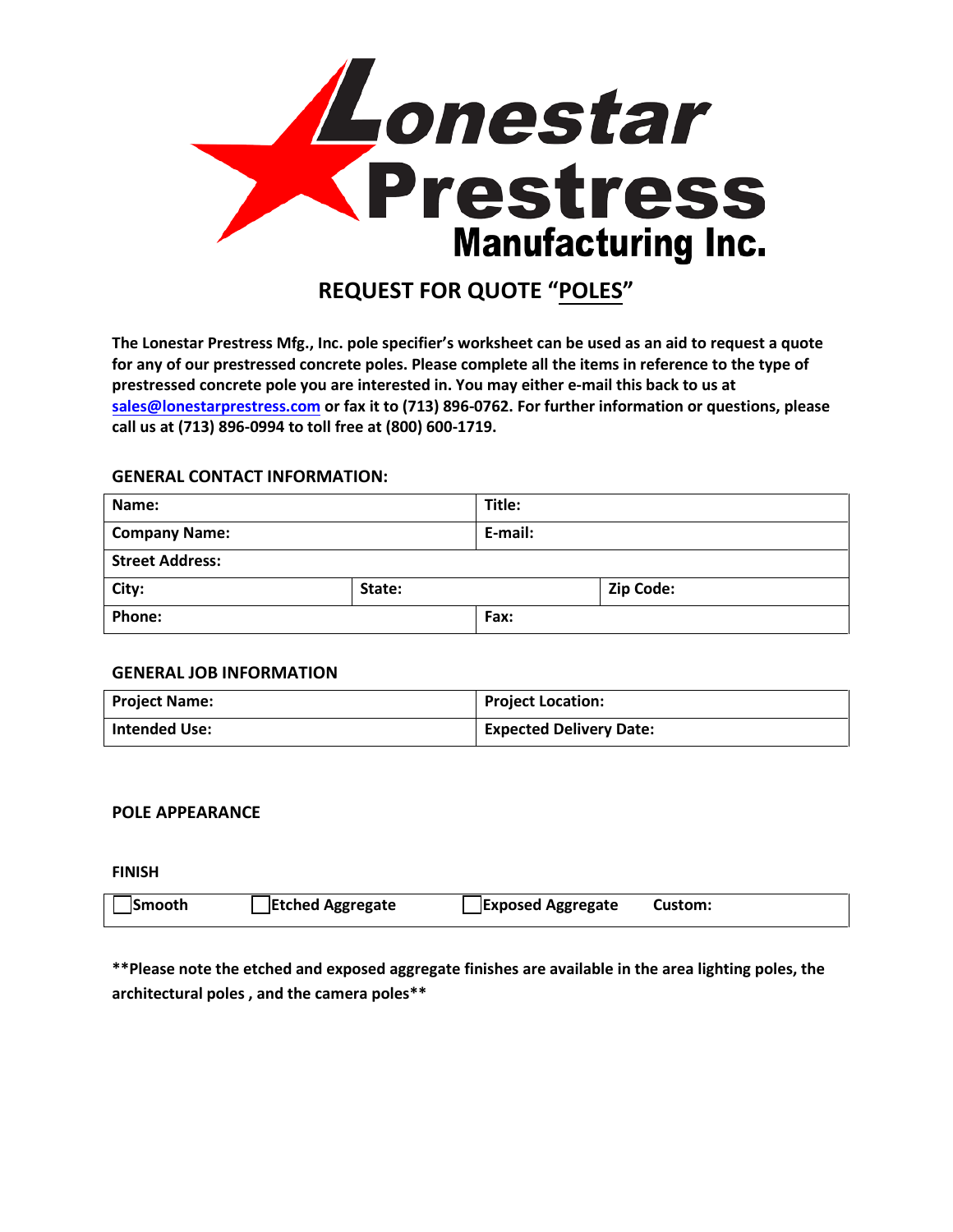## **COLORS**

| $\sqrt{1}$ -The Woodlands | $\sqrt{2}$ -Natural Gray                                                  | 3-First Colony | $\sqrt{4}$ -Etched White |
|---------------------------|---------------------------------------------------------------------------|----------------|--------------------------|
|                           | □ 5-Woodlands Black □ 6-San Jacinto Brown □ 7-San Jacinto Gray            |                | 8-Black & White Terrazo  |
|                           | $\Box$ 9-Pink Granite (not shown – refer to Pole Finish brochure) Custom: |                |                          |



| <b>Type of Pole:</b>          | <b>Reference Section:</b> |  |
|-------------------------------|---------------------------|--|
| <b>Area Lighting</b>          | 1                         |  |
| Architectural                 | 2                         |  |
| Camera                        | 3                         |  |
| <b>Sports Lighting</b>        | 4                         |  |
| <b>Distribution / Utility</b> | 5                         |  |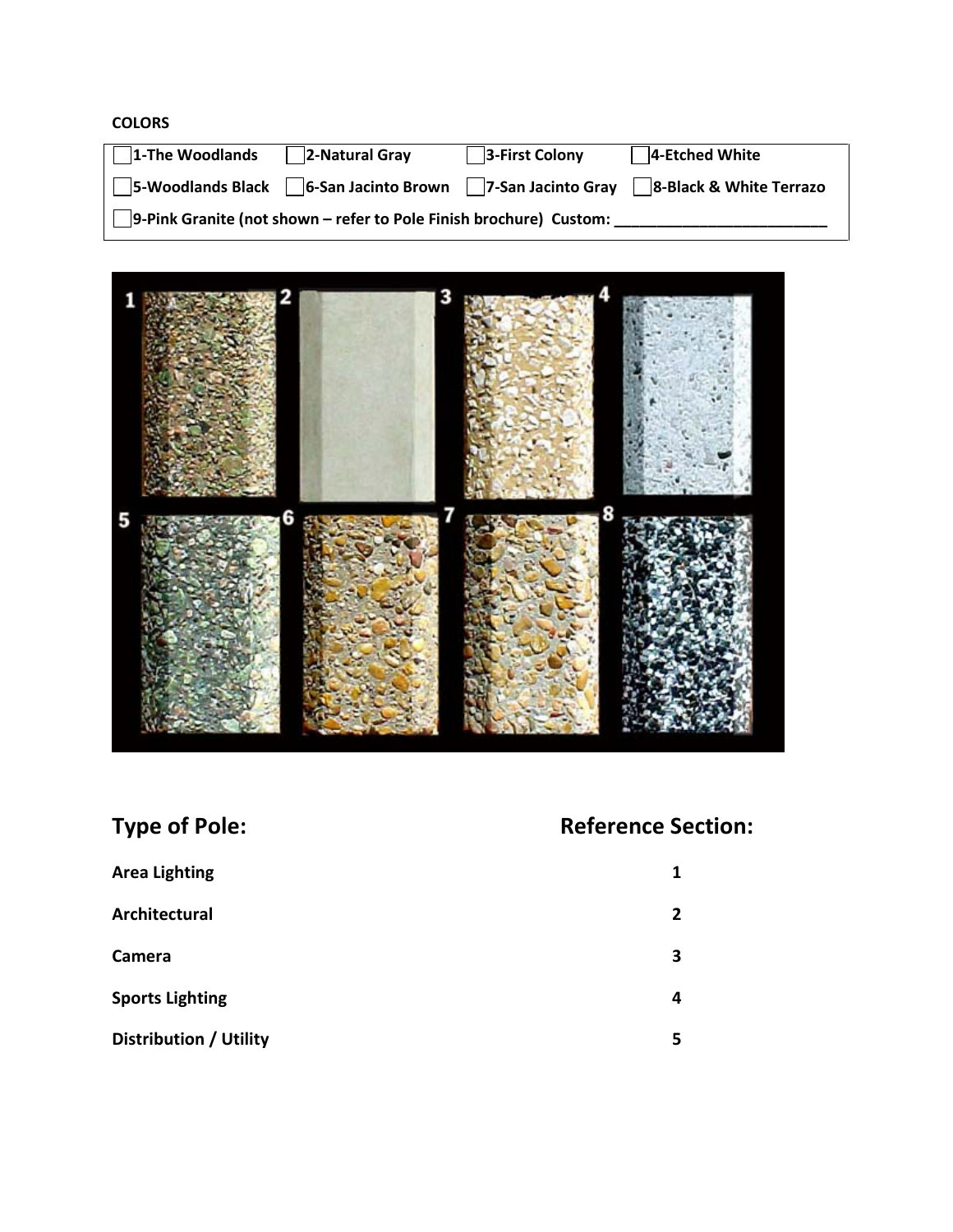**SECTION 1 Area Lighting**

| <b>Overall Length (ft):</b>                                                                    |
|------------------------------------------------------------------------------------------------|
| 10′    15′    20′    25′    30′    35′    40′    45′    50′    55′    60′    65′    70′        |
| <b>OR</b>                                                                                      |
| <b>Desired Mounting Height (ft) for Fixtures:</b>                                              |
| 10'   15'   20'   25'   30'   35'   40'   45'   50'   55'  <br>$\vert$ $\vert$ 5'<br>60' Other |

| <b>Quantity of Poles:</b>                                     | $\Box$ Square Tapered $\Box$ Octagonal Tapered<br>Stvle: |
|---------------------------------------------------------------|----------------------------------------------------------|
| Side Mount   Tenon Top   Arm Mount<br><b>Type of Fixture:</b> |                                                          |
| <b>Total EPA of Fixtures and Arms:</b>                        |                                                          |
| <b>Type of Bracket Desired:</b>                               | <b>See Bracket Drawings</b>                              |
|                                                               |                                                          |

**Special Features / Requirements:** 

**SECTION 2 Architectural Poles**

# **Waterford**

| <b>Overall Length (ft):</b><br>20'<br>15'<br>10'         |
|----------------------------------------------------------|
| <b>OR</b>                                                |
| <b>Pole Mounting Height (ft):</b><br> 11.5 <br>16'<br> 7 |
|                                                          |
| <b>Quantity:</b>                                         |
| Side Mount<br>Tenon Top<br><b>Type of Fixture:</b>       |
| <b>Total EPA of Fixtures and Arms:</b>                   |
|                                                          |
|                                                          |

**Special Features / Requirements:**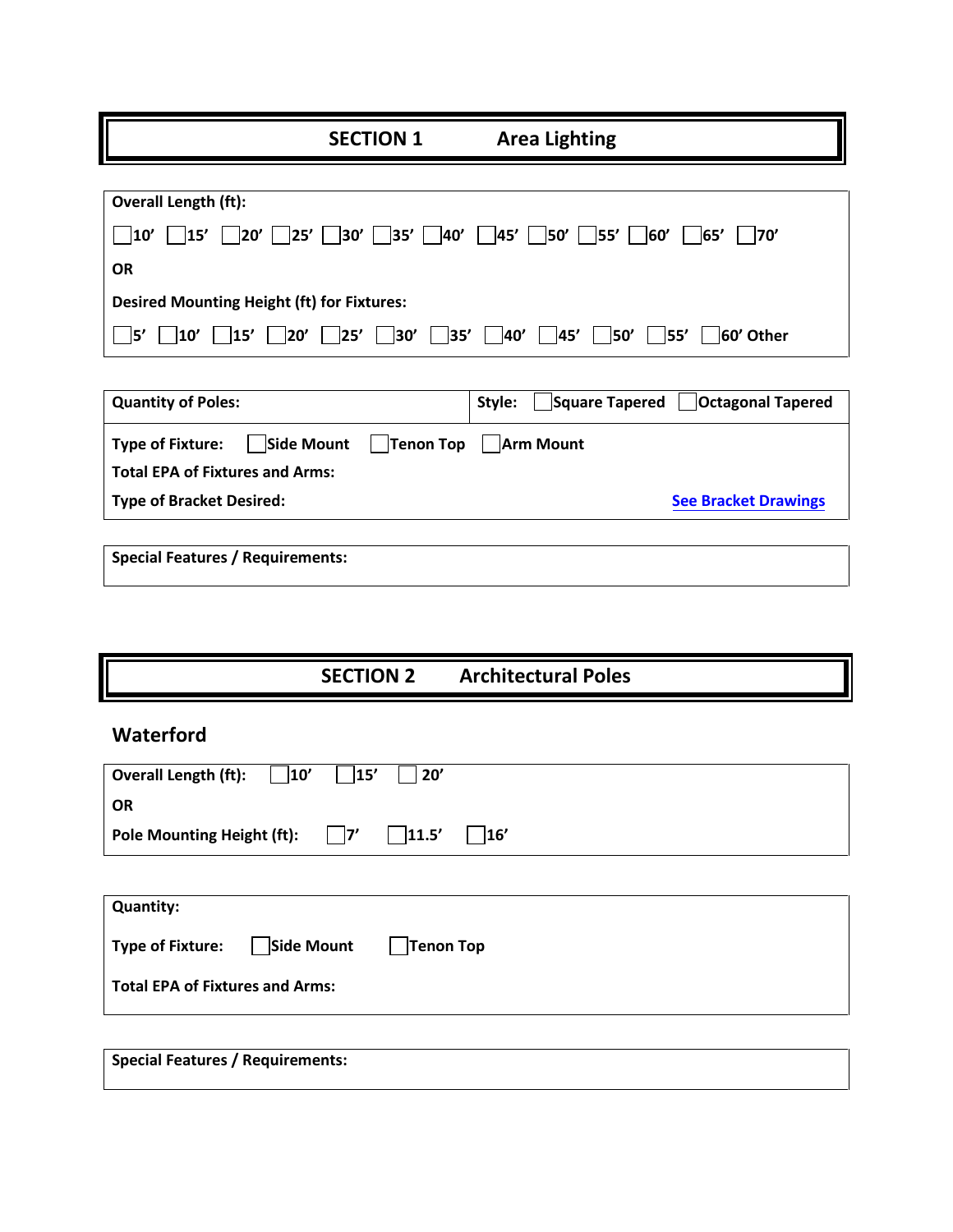# **Rochester**

| <b>Overall Length (ft):</b><br>10'                                      | 15'<br>20'                                                                                                                                                                                                                                 |  |  |  |  |
|-------------------------------------------------------------------------|--------------------------------------------------------------------------------------------------------------------------------------------------------------------------------------------------------------------------------------------|--|--|--|--|
| <b>OR</b>                                                               |                                                                                                                                                                                                                                            |  |  |  |  |
| $\vert$ 6'<br> 11'<br>16'<br><b>Pole Mounting Height (ft):</b>          |                                                                                                                                                                                                                                            |  |  |  |  |
|                                                                         |                                                                                                                                                                                                                                            |  |  |  |  |
| <b>Quantity:</b>                                                        |                                                                                                                                                                                                                                            |  |  |  |  |
| <b>Type of Fixture:</b><br>Side Mount                                   | Tenon Top                                                                                                                                                                                                                                  |  |  |  |  |
| <b>Total EPA of Fixtures and Arms:</b>                                  |                                                                                                                                                                                                                                            |  |  |  |  |
|                                                                         |                                                                                                                                                                                                                                            |  |  |  |  |
| <b>Special Features / Requirements:</b>                                 |                                                                                                                                                                                                                                            |  |  |  |  |
|                                                                         |                                                                                                                                                                                                                                            |  |  |  |  |
|                                                                         | <b>SECTION 3 - CAMERA POLES</b>                                                                                                                                                                                                            |  |  |  |  |
|                                                                         |                                                                                                                                                                                                                                            |  |  |  |  |
| Overall Length (ft):                                                    |                                                                                                                                                                                                                                            |  |  |  |  |
| 125′ ∏<br> 20'<br>30'<br>$ 10\rangle$<br>15'                            | 50'<br>$ 35' $ $ 40'$<br>45'<br>55'<br>60'<br> 65'<br> 70'                                                                                                                                                                                 |  |  |  |  |
| <b>OR</b>                                                               |                                                                                                                                                                                                                                            |  |  |  |  |
|                                                                         |                                                                                                                                                                                                                                            |  |  |  |  |
| <b>Desired Mounting Height (ft) for Fixtures:</b>                       |                                                                                                                                                                                                                                            |  |  |  |  |
| $\Box$ 20' $\Box$<br>]5'<br>$\vert$ 10'<br>$\overline{\phantom{a}}$ 15' | $\begin{array}{ccc} \begin{array}{ccc} \ \end{array} 25' & \begin{array}{ccc} \ \end{array} 30' & \begin{array}{ccc} \ \end{array} 35' & \begin{array}{ccc} \ \end{array} \end{array}$<br>$ 40'  $ $ 45'  $ $ 50'  $ $ 55'  $<br>60' Other |  |  |  |  |
|                                                                         |                                                                                                                                                                                                                                            |  |  |  |  |
| <b>Quantity of Poles:</b>                                               | Style:                                                                                                                                                                                                                                     |  |  |  |  |
| <b>Quantity of Cameras:</b>                                             | Square<br>Octagonal<br>Rochester*<br>Waterford*                                                                                                                                                                                            |  |  |  |  |
|                                                                         | *Please Note that our camera poles are available in the Architectural                                                                                                                                                                      |  |  |  |  |
|                                                                         | designs, reference section 2 for available Mounting Heights                                                                                                                                                                                |  |  |  |  |
|                                                                         |                                                                                                                                                                                                                                            |  |  |  |  |
| Yes<br><b>Camera Pole Only:</b>                                         | No<br><b>Camera and Light Pole:</b><br>No<br> Yes                                                                                                                                                                                          |  |  |  |  |
| Type of Fixture: Side Mount                                             | Tenon Top<br><b>Arm Mount</b>                                                                                                                                                                                                              |  |  |  |  |
| <b>Total EPA of Fixtures, Arms, and Cameras:</b>                        |                                                                                                                                                                                                                                            |  |  |  |  |
| <b>Type of Brackets Desired:</b>                                        | <b>See Bracket Drawings</b>                                                                                                                                                                                                                |  |  |  |  |
|                                                                         |                                                                                                                                                                                                                                            |  |  |  |  |
|                                                                         |                                                                                                                                                                                                                                            |  |  |  |  |

**Special Features / Requirements:**